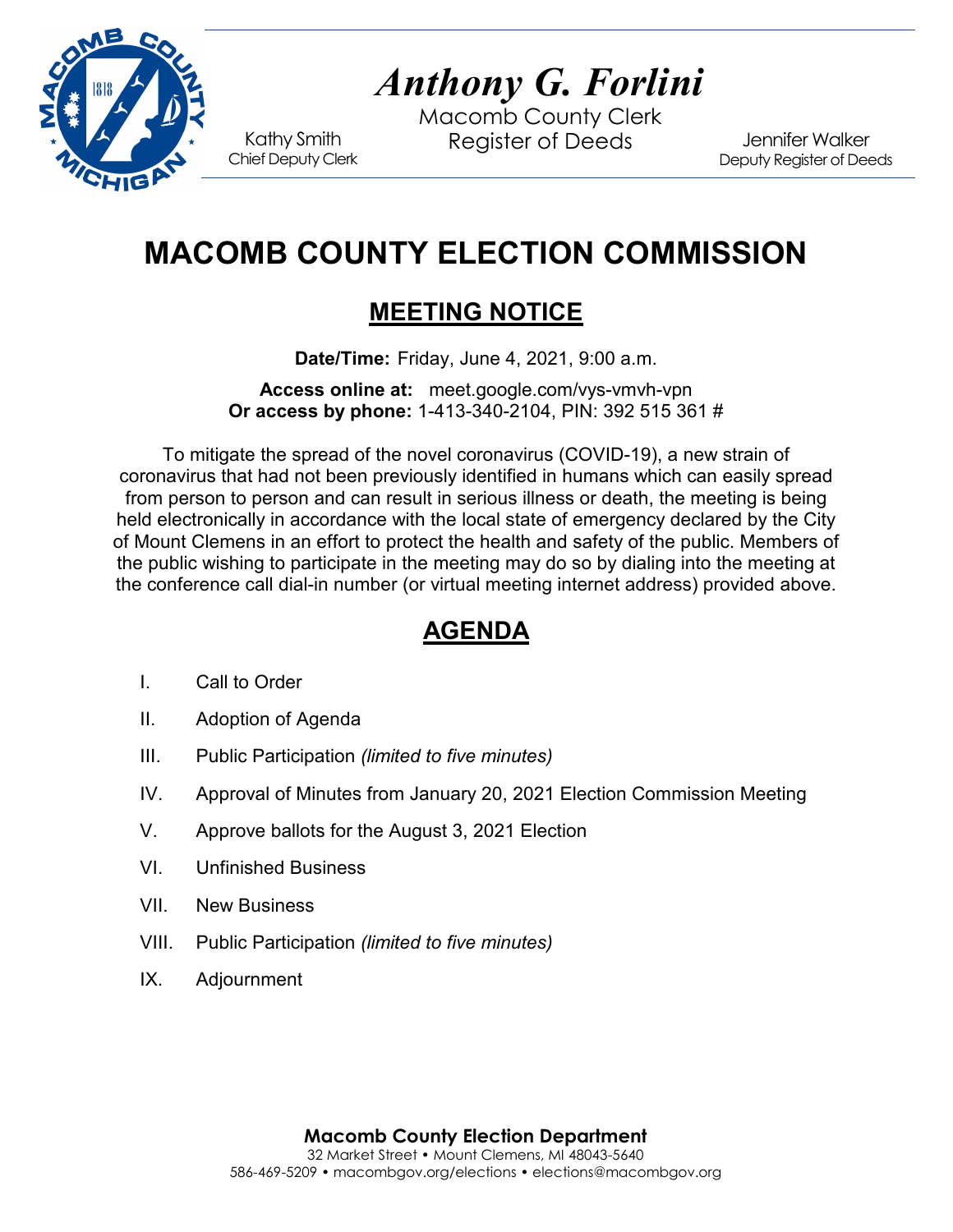### **MACOMB COUNTY ELECTION COMMISSION SPECIAL MEETING January 20, 2021**

### **UNOFFICIAL MINUTES**

The Macomb County Election Commission met on Wednesday, January 20, 2021, through a video call using Google Meet with the following members present:

|               | Larry Rocca - County Treasurer, Chairperson<br>Anthony Wickersham - County Sheriff<br>Anthony G. Forlini - County Clerk and Register of Deeds |
|---------------|-----------------------------------------------------------------------------------------------------------------------------------------------|
| Excused:      | Judge Kathryn George - Senior Probate Judge                                                                                                   |
| Also Present: | Michael Grix - Election Department<br>Goce Nedanovski - Election Department<br>Frank Krycia - Corporation Counsel's Office                    |

#### **CALL TO ORDER**

Larry Rocca called the meeting to order at 9:00 a.m. Judge George was unable to attend the meeting, so Anthony Forlini made a motion to appoint Anthony Wickersham in Judge George's place. Larry Rocca seconded the motion. The motion carried.

#### **MOTION TO ADOPT AGENDA**

A motion to adopt the agenda was made by Anthony Wickersham. Anthony Forlini seconded the motion. The motion carried.

#### **PUBLIC PARTICIPATION**

Heather Sussey and Frederick Nienstedt spoke against the Edward Kabacinski language. Peter Tanaka, Jordan Weber, Joel Rutherford, Peggy Harp, Rob Baker, and Bridget Quinn spoke in favor of the Edward Kabacinski language.

#### **APPROVAL OF MINUTES FROM JANAURY 8, 2021 MEETING**

Anthony Forlini made a motion to approve the minutes as presented. Anthony Wickersham seconded the motion. The motion carried.

#### **JUDGE CLARITY AND FACTUALITY OF WORDING ON RECALL PETITION FILED AGAINST:**

- **Edward Kabacinski Warren City Council Member, District 5** The petitioner Bridget Quinn and Edward Kabacinski spoke for and against the language, respectively. Frank Krycia gave his legal opinion regarding recall language statutes and standards. Roll Call: Forlini – No; Wickersham – Yes; Rocca – No; **Language defeated by a 2-1 vote.**
- **Denise Aquino Chippewa Valley Schools Board Member** Terry Prince spoke in favor of the language for all four Chippewa Valley School Board members. Roll Call: Forlini – No; Wickersham – Yes; Rocca – Yes; **Language approved by a 2-1 vote.**
- **Frank Bednard Chippewa Valley Schools Board Member** Roll Call: Forlini – No; Wickersham – Yes; Rocca – Yes; **Language approved by a 2-1 vote.**
- **Elizabeth Pyden Chippewa Valley Schools Board Member** Elizabeth Pyden spoke against the language. Roll Call: Forlini – No; Wickersham – Yes; Rocca – Yes; **Language approved by a 2-1 vote.**
- **George Sobah Chippewa Valley Schools Board Member** Roll Call: Forlini – No; Wickersham – Yes; Rocca – Yes; **Language approved by a 2-1 vote.**

#### **UNFINISHED BUSINESS**

None